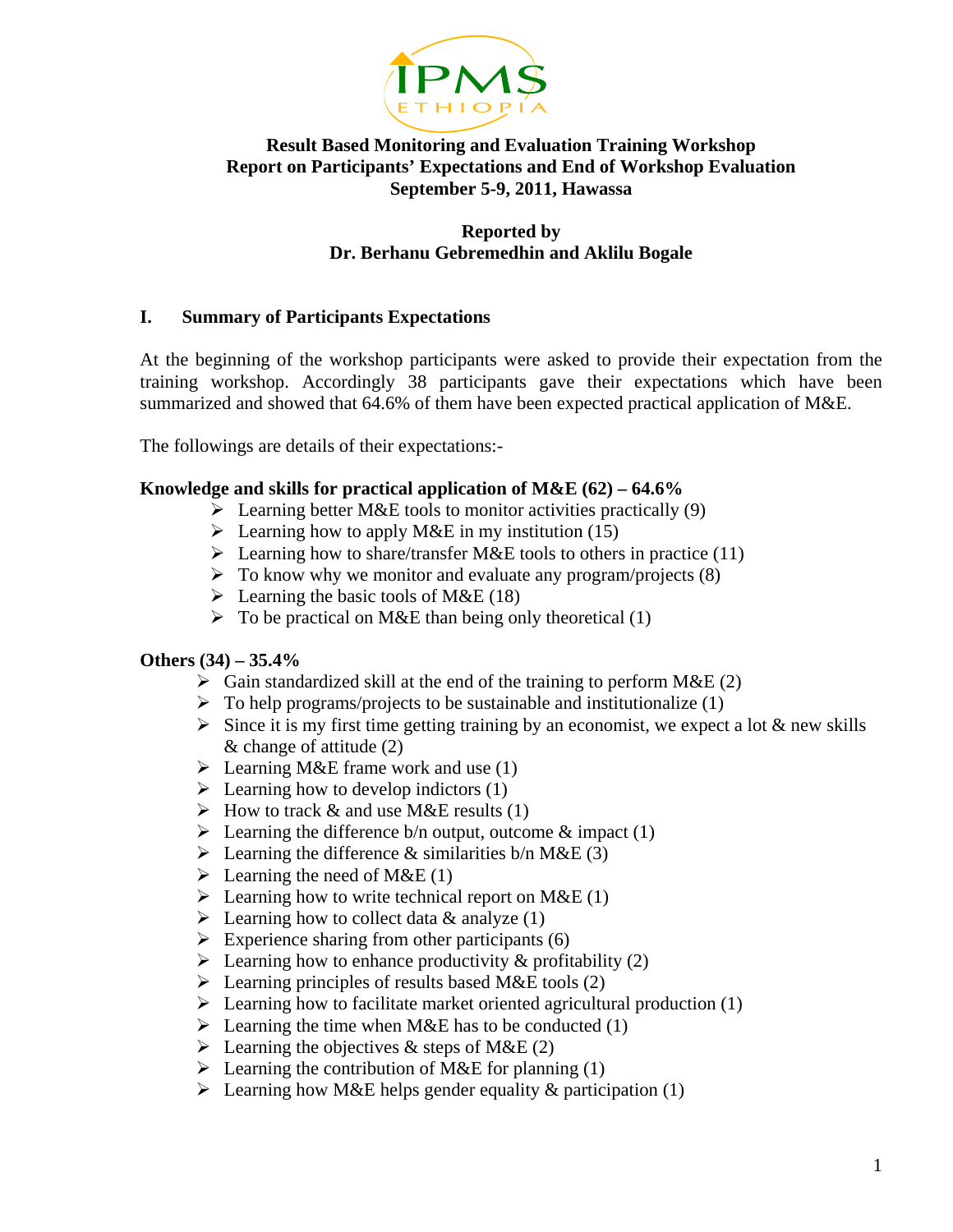- ¾ Understanding about IPMS' approach in our region (1)
- $\triangleright$  Build confidence on the subject matter (1)
- $\triangleright$  To change attitude through M&E (1)

# **II. Summary of End of Workshop Evaluation**

At the end of the training workshop participants evaluated the workshop on a scale of five points (  $1=$  very poor,  $2=$  poor,  $3=$  fair,  $4=$  good,  $5=$  Very good). Moreover, they gave their written assessment about the strength and weakness of the workshop. The result is presented below**.** 

|                                                               | Std.        |                  |                |                |  |  |
|---------------------------------------------------------------|-------------|------------------|----------------|----------------|--|--|
|                                                               | <b>Mean</b> | <b>Deviation</b> | <b>Minimum</b> | <b>Maximum</b> |  |  |
| 1. Level of understanding<br>gained on RBM & E                | 4.44        | 0.50             | $\overline{4}$ | 5              |  |  |
| 2. Level of skills developed on<br>RBM & E                    | 4.41        | 0.56             | 3              | 5              |  |  |
| Content of the workshop<br>3.                                 | 4.76        | 0.50             | 3              | 5              |  |  |
| Clarity of power point<br>4.<br>presentations                 | 4.88        | 0.33             | $\overline{4}$ | 5              |  |  |
| 5. Balance between<br>presentations and group<br>exercises    | 4.32        | 0.68             | 3              | 5              |  |  |
| 6. Practicality of group<br>exercises                         | 4.56        | 0.50             | $\overline{4}$ | 5              |  |  |
| Trainees' participation<br>7.                                 | 4.41        | 0.61             | 3              | 5              |  |  |
| 8. Level of experience sharing                                | 4.21        | 0.54             | 3              | 5              |  |  |
| 9. Responsiveness of<br>facilitators to participants'<br>need | 4.62        | 0.49             | $\overline{4}$ | 5              |  |  |
| 10. The workshop fulfilled its<br>objectives                  | 4.79        | 0.41             | $\overline{4}$ | 5              |  |  |
| 11. Overall rating of the<br>workshop                         | 4.70        | 0.53             | 3              | 5              |  |  |
| 12. Overall Mean                                              | 4.55        | 0.55             | 3              | 5              |  |  |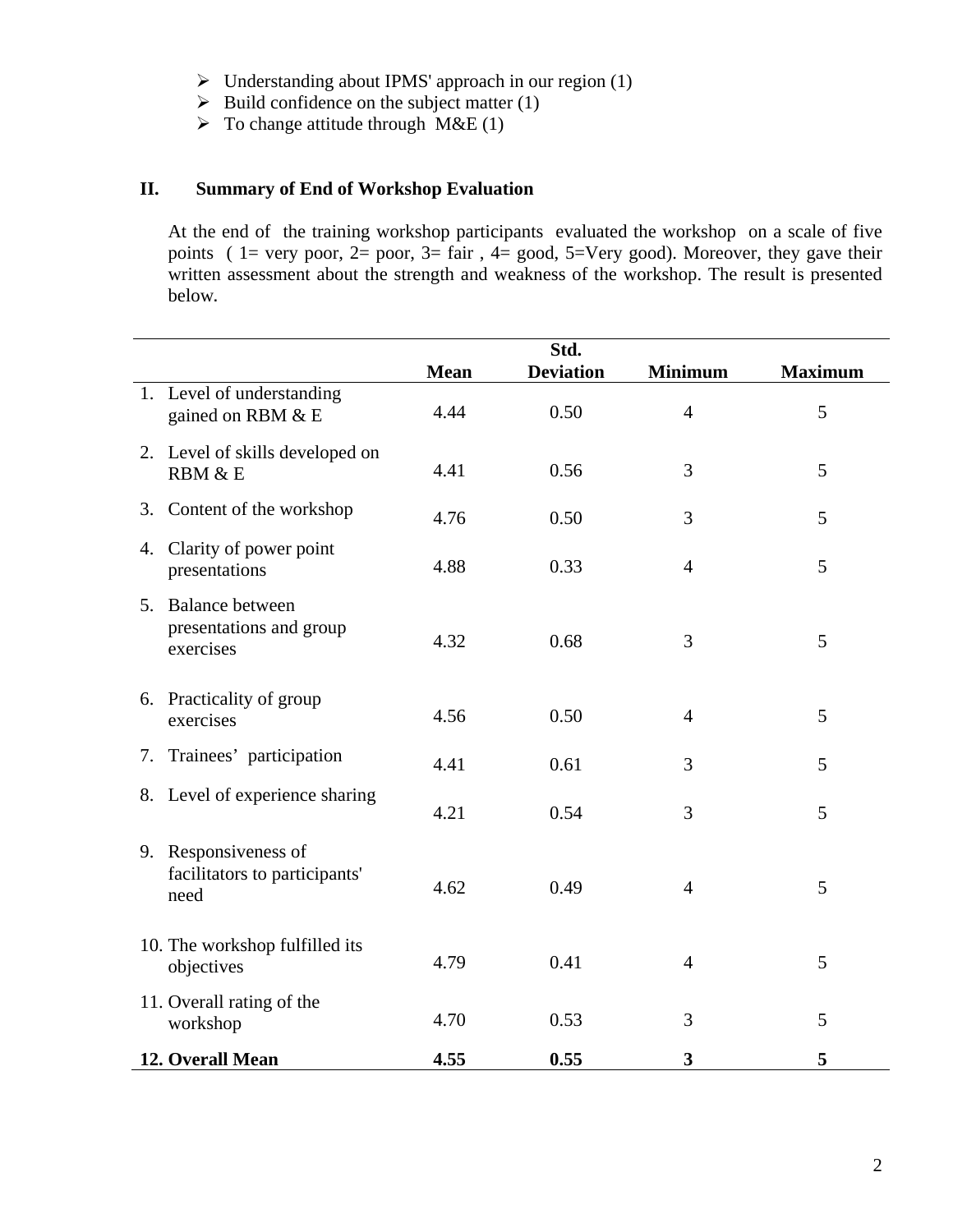# **Strength of the Training Workshop**

- $\triangleright$  Well planned & delivered from the right source (13)
- $\triangleright$  The balance b/n group exercise and presentation is well organized (14)
- $\triangleright$  It is very clear, scientific, practical & participatory (13)
- $\triangleright$  Training manual & ppt contents are very clear & useful (8)
- $\triangleright$  Fully prepared documents with no shortage (5)
- $\triangleright$  Well facilitated (4)
- $\triangleright$  Trainer's full effort was very good in order to convey the full concept (9)
- $\triangleright$  Others (6)

## **Weakness of the Training Workshop**

- $\triangleright$  Shortage of time for group work (19)
- $\blacktriangleright$  Hall problem (3)
- $\triangleright$  Perdium rate was low (70 Birr can't afford current expenses) (2)
- $\triangleright$  The training is about one semester course, 5 days is not enough to understand deeply (2)
- $\triangleright$  Others (7)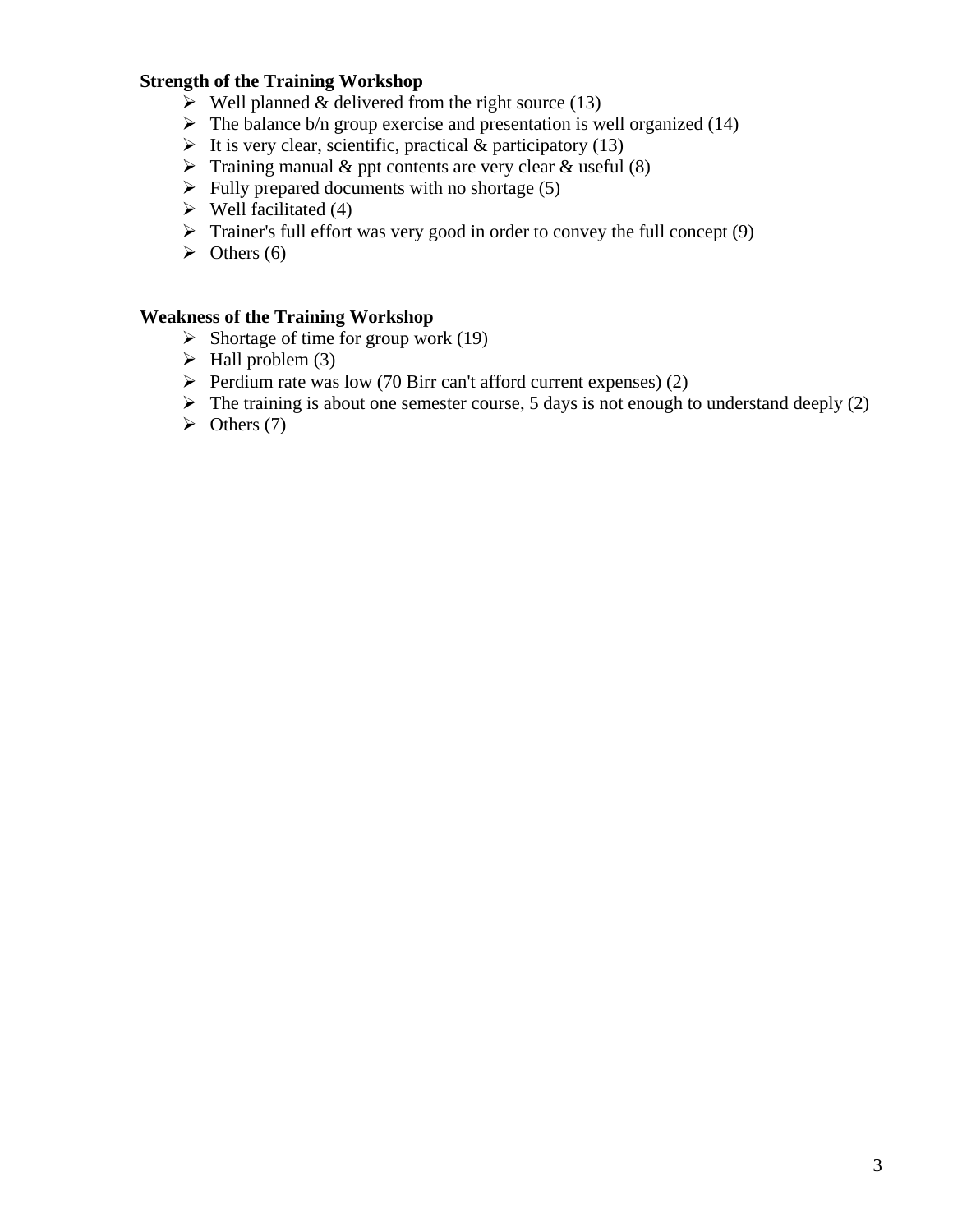#### **Improving Productivity and Market Success (IPMS) Training Workshop on Result Based Monitoring and Evaluation September 5-9, 2011, Hawassa**

|                                                                                                 | <b>Time</b>     | <b>Facilitator</b> |  |
|-------------------------------------------------------------------------------------------------|-----------------|--------------------|--|
| Day One: Monday, August 29, 2011                                                                |                 |                    |  |
| Participant registration                                                                        | $8:30 - 9:00$   | <b>IPMS</b>        |  |
| Opening                                                                                         | $9:00 - 9:15$   | <b>SNNPR BoA</b>   |  |
| Participant introduction                                                                        | $9:15 - 9:35$   | Participants       |  |
| Participant expectations                                                                        | $9:35 - 9:50$   | Berhanu/Aklilu     |  |
| Session 1: Introduction                                                                         | $9:50 - 10:15$  | Berhanu/Aklilu     |  |
| <b>Tea Break</b>                                                                                | 10:15 - 10:45   | <b>IPMS</b>        |  |
| Session 2: Results-based Monitoring and Evaluation                                              | 10:45 -11:30    | Berhanu/Aklilu     |  |
| (RBM&E), Performance Framework (PF) and                                                         |                 |                    |  |
| <b>Performance Measurement Framework (PMF)</b>                                                  |                 |                    |  |
| Group Work                                                                                      | $11:30 - 1:00$  | Groups             |  |
| <b>Lunch Break</b>                                                                              | $1:00 - 2:00$   | <b>Individual</b>  |  |
| Group presentations (3 groups)                                                                  | $2:00 - 3:00$   | Groups             |  |
| <b>Tea Break</b>                                                                                | $3:00 - 3:15$   | <b>IPMS</b>        |  |
| Session 3: Monitoring and Evaluation: Differences,<br><b>Similarities and Complementarities</b> | $3:15 - 4:00$   | Berhanu/Aklilu     |  |
| Group work                                                                                      | $4:00 - 5:30$   | Groups             |  |
| Day Two: Tuesday, August 30, 2011                                                               |                 |                    |  |
| Group presentations (3 groups)                                                                  | $8:30 - 9:30$   | Groups             |  |
| Session 4: Participatory Monitoring and Evaluation<br>(PM&E)                                    | $9:30 - 10:10$  | Berhanu/Aklilu     |  |
| <b>Tea Break</b>                                                                                | $10:10 - 10:40$ | <b>IPMS</b>        |  |
| Group work                                                                                      | 10:40 -12:00    | Groups             |  |
| Group presentations (3 groups)                                                                  | $12:00 - 1:00$  | Groups             |  |
| <b>Lunch Break</b>                                                                              | $1:00 - 2:00$   | <b>Individual</b>  |  |
| Session 5: Selecting Outputs, Outcomes and Impacts for<br><b>RBM &amp; E</b>                    | $2:00 - 2:45$   | Berhanu/Aklilu     |  |
| <b>Tea Break</b>                                                                                | $2:45 - 3:15$   | <b>IPMS</b>        |  |
| Group work                                                                                      | $3:15 - 4:45$   | Groups             |  |
| Group presentations (3 groups)                                                                  | 4:45 - 5:30     | Groups             |  |
| Day Three: Wednesday, August 31, 2011                                                           |                 |                    |  |
| Session 6: Selecting Key Performance Indicators                                                 | 8:30-9:15       | Berhanu/Aklilu     |  |
| Group work                                                                                      | $9:15 - 10:15$  | <b>Groups</b>      |  |
| <b>Tea Break</b>                                                                                | $10:15 - 10:45$ | <b>IPMS</b>        |  |
| Group work (continued)                                                                          | $10:45 - 11:15$ | Groups             |  |
|                                                                                                 |                 |                    |  |
| Group Presentation (3 groups)                                                                   | $11:15 - 12:15$ | Groups             |  |
| <b>Session 7: Setting Baselines and Targets</b>                                                 | 12:15-1:00      | Berhanu/Aklilu     |  |
| <b>Lunch Break</b>                                                                              | $1:00 - 2:00$   | Individual         |  |
| Group work                                                                                      | 2:00-3:30       | Groups             |  |
| <b>Tea Break</b>                                                                                | $3:30 - 4:00$   | <b>IPMS</b>        |  |
| Group presentation (3 groups)                                                                   | $3:30 - 5:00$   | Groups             |  |
|                                                                                                 |                 |                    |  |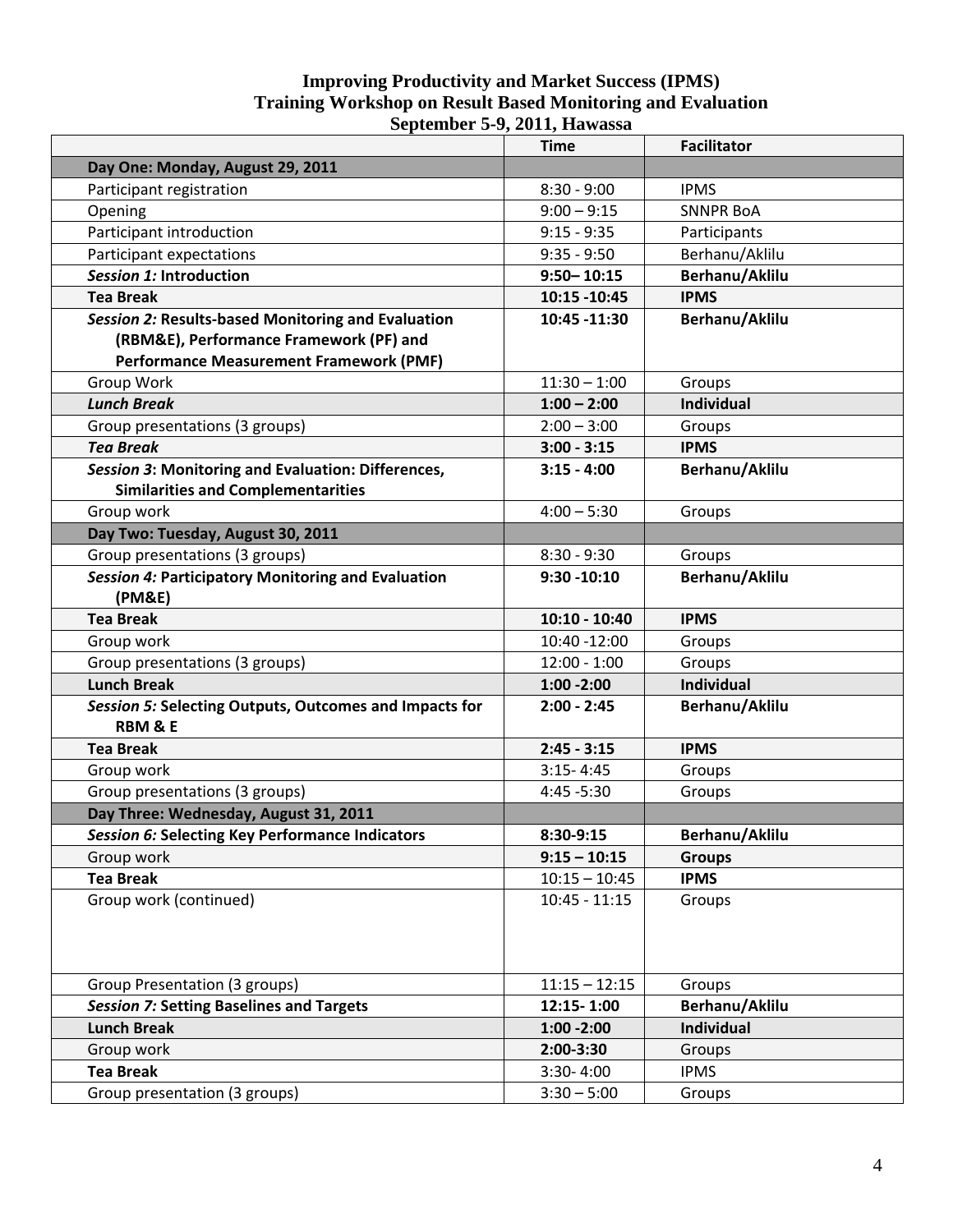| Day Four: Thursday, September 1, 2011                 |                 |                          |
|-------------------------------------------------------|-----------------|--------------------------|
| <b>Session 8: Data Collection and Analysis</b>        | $8:30 - 9:15$   | Berhanu/Aklilu           |
| Group work                                            | $9:15 - 10:15$  | Groups                   |
| <b>Tea Break</b>                                      | 10:15-10:45     | <b>IPMS</b>              |
| Group work (continued)                                | 10:45-11:15     | Groups                   |
| Group presentation                                    | $11:15 - 12:15$ | Groups                   |
| <b>Lunch break</b>                                    | $12:15 - 2:00$  | <b>Individual</b>        |
| Session 9: Reporting and Using Monitoring and         | $2:00 - 3:00$   | Berhanu/Aklilu           |
| <b>Evaluation Information</b>                         |                 |                          |
| Group work                                            | $3:00 - 4:30$   | Groups                   |
| Group presentation (3 groups)                         | $4:30 - 5:30$   | Groups                   |
| Day 5: Friday, August 2, 2011                         |                 |                          |
| Session 10: Institutionalizing and Sustaining the M&E | $8:30 - 9:15$   | Berhanu/Aklilu           |
| System                                                |                 |                          |
| Plenary session discussion                            | $9:15 - 10:00$  | Participants             |
| Teak break                                            | 10:00 -10:30    | <b>IPMS</b>              |
| <b>Workshop Evaluation</b>                            | $10:30 - 11:30$ | <b>IPMS</b>              |
| <b>Closing</b>                                        | $11:30 - 12:00$ | <b>BOA Official/IPMS</b> |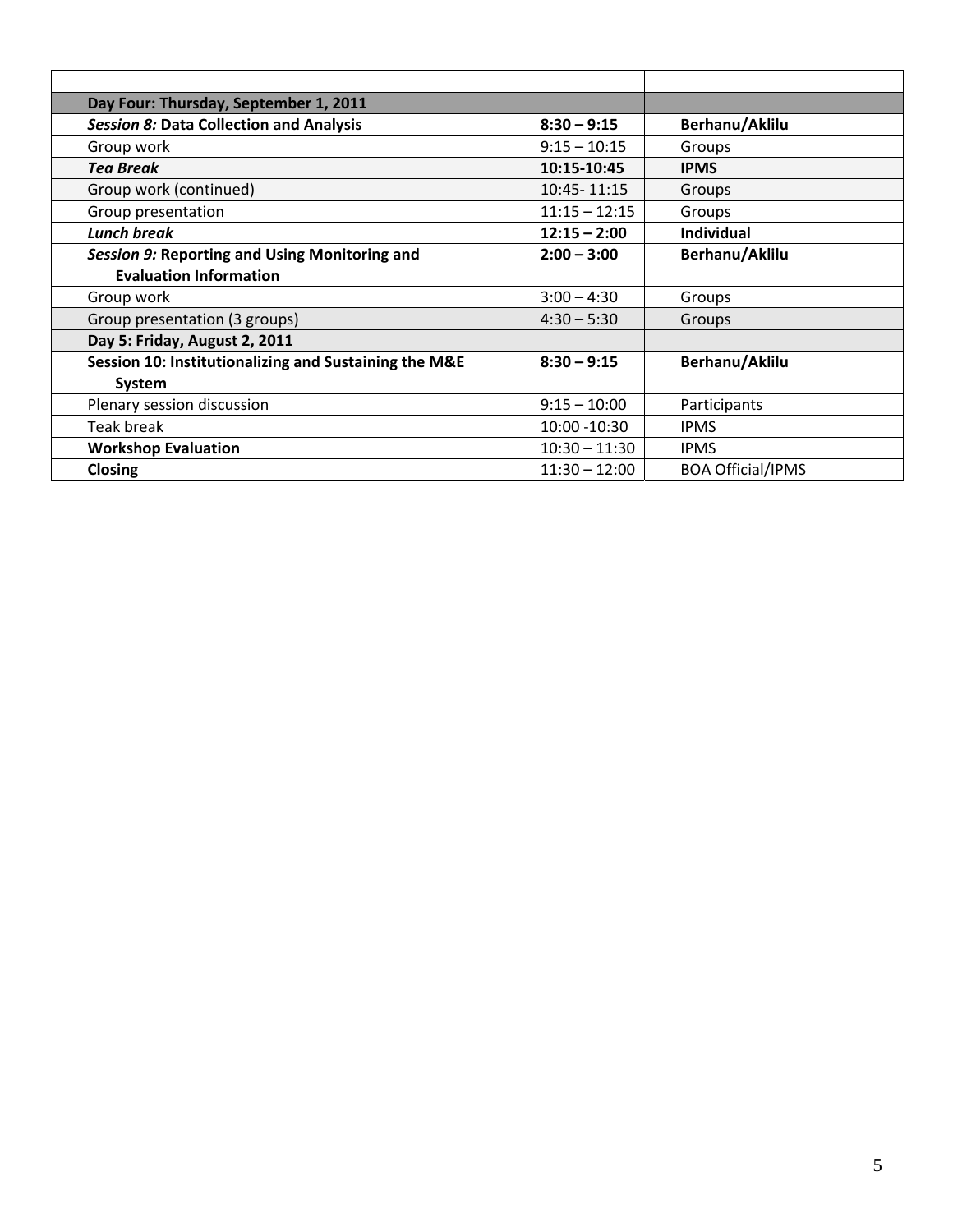## **Results-Based Monitoring and Evaluation Training Workshop, SNNPR September 5-9, 2011, Hawassa**

List and address of participants

| <b>No</b>      | <b>Name</b>             | Gender | Organization              | <b>Position</b>              | <b>Educational</b> | <b>Address</b> |                         |
|----------------|-------------------------|--------|---------------------------|------------------------------|--------------------|----------------|-------------------------|
|                |                         |        | /area (Region or<br>Zone) |                              | level              | <b>Tele</b>    | Email                   |
| $\mathbf{1}$   | Tsegaye Burako          | Male   | Region/HABP               | Capacity building expert     | MA                 | 0911800552     | tburako@yahoo.com       |
| $\overline{2}$ | Kebede Solomon          | Male   | Region/HABP               | Agricultural business expert | BSc & BA           | 0911051946     | kebede2006@yahoo.com    |
| 3              | Sintayehu Menberu       | Male   | Bench Majii zone          | <b>AGP Focal person</b>      | <b>BA</b>          | 0911071757     |                         |
| $\overline{4}$ | <b>Kedir Mohammed</b>   | Male   | Siltie zone               | <b>HABP</b> coordinator      | MA                 | 0911387926     |                         |
| 5              | Melesse Gebregiorgis    | Male   | Sidama zone               | Coffee/Tea expert            | <b>BSc</b>         | 0911009829     |                         |
| $6\,$          | Degisew Mulatu          | Male   | <b>BOM</b>                | Expert                       | <b>MSc</b>         | 0916832916     |                         |
| $\overline{7}$ | Dr. Mulatu Mitiku       | Male   | Kembota zone              | Expert                       | <b>MSc</b>         | 0916032340     |                         |
| 8              | Amhayesus W/Michael     | Male   | Region/AGP                | Capacity building specialist | <b>BSc</b>         | 0913230893     | amha 1998@yahoo.com     |
| 9              | Berhanu Bimbe           | Male   | Region/HABP               | HABP coordinator             | <b>BSc</b>         | 0911988211     |                         |
| 10             | Mathewos Bundo          | Male   | Gamo Gofa zone            | Vice head of department      | <b>BSc</b>         | 0916834736     | bundomattewos@yahoo.com |
| 11             | Hussen Abdela           | Male   | Segen area zone           | HABP Focal point             | <b>BSc</b>         | 0910506693     |                         |
| 12             | Abebe Assefa            | Male   | <b>WCYAB</b>              | Expert                       | <b>BSc</b>         | 0911532431     |                         |
| 13             | Aster Seifu             | Female | Region/Enterprise         | Generalist                   | MA                 | 0911745545     | aster0004@yahoo.com     |
| 14             | Tesema Jigso            | Male   | Gurage zone               | <b>HABP</b> coordinator      | <b>BSc</b>         | 0912059238     |                         |
| 15             | Zelalem Ayenew          | Male   | Region/AGP                | AGP procurement              | <b>BA</b>          | 0911069643     |                         |
| 16             | Emran Temam             | Male   | Siltie zone               | AGP coordinator              | <b>BSc</b>         | 0913182828     |                         |
| 17             | Teherku Worku           | Male   | Gurage zone               | AGP coordinator              | <b>BSc</b>         | 0912242818     |                         |
| 18             | Wolde Kebede            | Male   | Region                    | Expert                       | <b>BSc</b>         | 0916863052     | woldekebede@yahoo.com   |
| 19             | Nahusenay Gebrekiristos | Male   | South Omo zone            | <b>AGP Focal person</b>      | $12 + 3$           | 0913536705     | gnahusenay@yahoo.com    |
| 20             | Dr. Samson Takele       | Male   | Dawro zone                | HABP Focal person            | <b>DVM</b>         | 0913032017     | samson ju@yahoo.com     |
| 21             | Wondwossen Worku        | Male   | Region                    | AGP M&E specialist           | <b>BSc</b>         | 0911315316     | wondeworku@gmail.com    |
| 22             | Simachew Chekol         | Male   | Region                    | AGP coordinator              | <b>BSc</b>         | 0916865506     | smachewchekol@yahoo.com |
| 23             | Ketsela Assefa          | Male   | Dawro zone                | <b>AGP Focal person</b>      | <b>BSc</b>         | 0917400729     |                         |
| 24             | <b>Shimels Debele</b>   | Male   | <b>OMFI</b>               | Rural credit process owner   | <b>BSc</b>         | 0911943632     | shimdeb@yahoo.com       |
| 25             | Sileshi Marga           | Male   | Kafa zone                 | AGP Focal person             | <b>BSc</b>         | 0913105131     | sileshimarga@yahoo.com  |